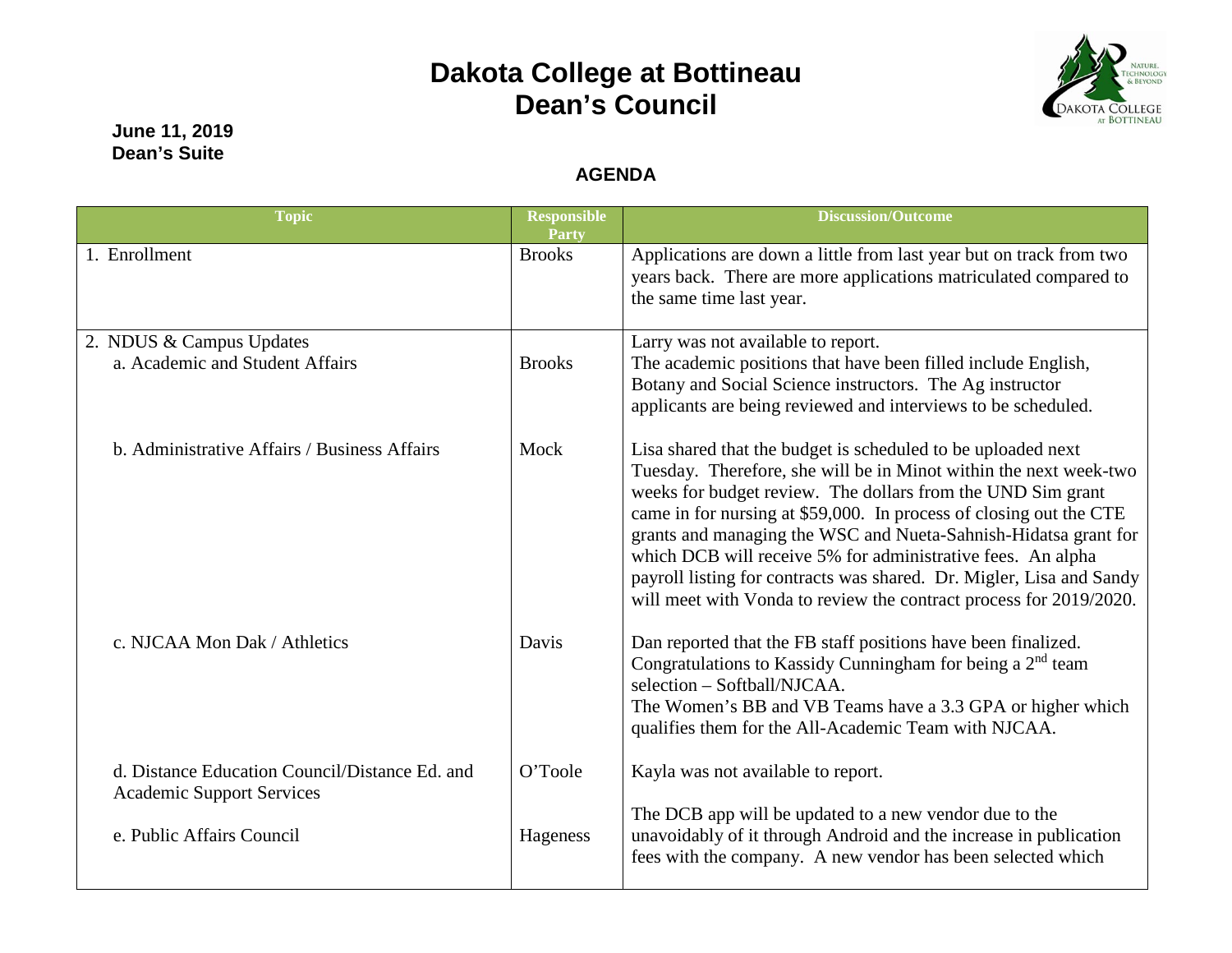## **Dakota College at Bottineau Dean's Council**



|        | allows DCB to design it and use a separate platform to publish the<br>app. The cost is considerably less at \$600/year.<br>Marketing committee is reviewing campus branding on the<br>buildings. A walk through conducted yesterday, waiting for review<br>with estimate from Northern Exposure Signs.<br>Working with Financial Aid on "Gainful Employment"<br>requirements. Also, laying out the website mapping to identify<br>departments/individuals to keep pages up to date.<br>Tracking "How did you hear about us" on the student applications.<br>Appears the social media responses have increased over the last<br>two years. Also, identified that students are taking their leads from<br>adults; i.e. parents, teachers, counselors.<br>The Employee Handbook has been updated. Once it is published<br>on the website, an e-mail will be distributed with the changes.<br>Goals and Priorities have changed for DCB and signing will be<br>updated accordingly. Water Camp starts today, through Wednesday<br>on Campus. |
|--------|------------------------------------------------------------------------------------------------------------------------------------------------------------------------------------------------------------------------------------------------------------------------------------------------------------------------------------------------------------------------------------------------------------------------------------------------------------------------------------------------------------------------------------------------------------------------------------------------------------------------------------------------------------------------------------------------------------------------------------------------------------------------------------------------------------------------------------------------------------------------------------------------------------------------------------------------------------------------------------------------------------------------------------------|
| Migler | SBHE meeting held last week. Board selected an interim President<br>for UND.<br>There is a Freedom of Speech policy for students that will need to<br>go into effect by August.<br>ECH-Horticulture did a nice presentation for the program at the<br>SBHE meeting. WSC also presented on their advising model. Dr.<br>Migler was able to get a sample manual to share with DCB's<br>advising group.<br>Cole Watson attended Title IX training. He has visited with Dr.<br>Migler on incorporating a few new processes.<br>Hobsons training will be available on campus for Advisors,<br><b>Counselors and Student Services.</b><br>Healthy floors in Thatcher hall should be complete within the next<br>few weeks.<br>Food service RFP review conducted. Negotiation meeting will be<br>scheduled with Sodexo representatives.<br>NDACTE has selected Trinity as one of two businesses across the                                                                                                                                      |
|        |                                                                                                                                                                                                                                                                                                                                                                                                                                                                                                                                                                                                                                                                                                                                                                                                                                                                                                                                                                                                                                          |